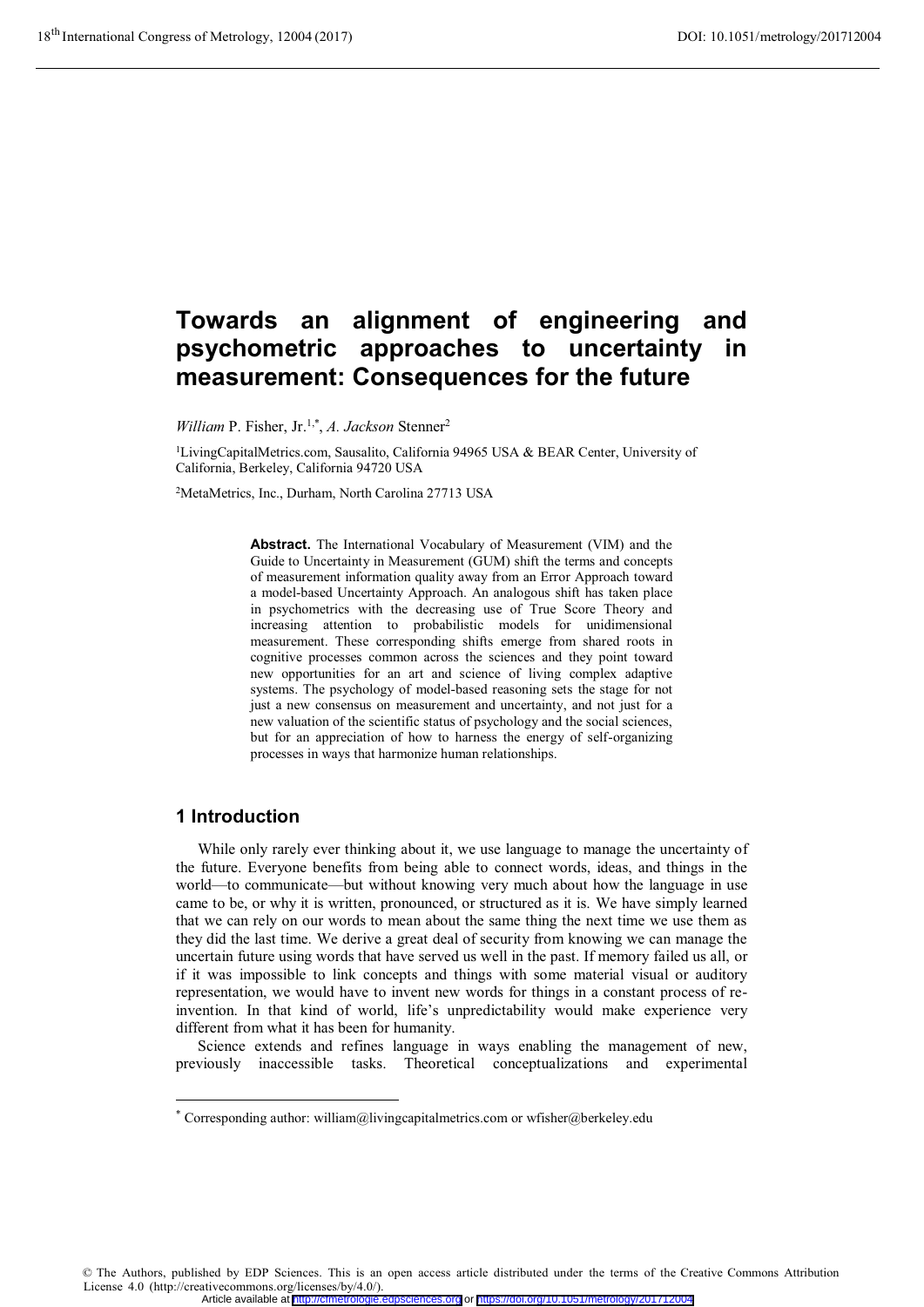substantiations of new phenomena, such as disease-causing germs and electricity, are embodied in technologies like vaccines and appliances distributed throughout interconnected networks [1,2]. Science systematically associates new words with new concepts in order to bring new things into the social world [3,4]. These word-concept-thing assemblages are kept in close contact with standards by technicians trained in the creation and use of the relevant tools. But all of this effort is expended so that end users can employ the new words and ideas in the same way as any other words, which is to say, without understanding the technical details of exactly how specifically unforeseeable future connections with something real in the world were made predictable and manageable.

Though it is not often articulated in this way, uncertainty and its management are plainly a matter of central importance in science. Measurement is the crucial activity that brings together in a portable technology (an instrument) what was learned in the past from data. That learning hinges, first, on the data being explained well enough by theory to predict future observations, and second, on the reduction in uncertainty realized in the precision of the instrument calibration. The calibration of new classes of instruments intended to measure previously unknown phenomena is, then, fundamentally a process of bringing new things into language by establishing consistent and reproducible relationships between their properties and the theoretical ideas and words instrumental to their communication. Science goes beyond everyday language in ascertaining and systematically reducing the uncertainty of the number words representing quantities, and in so doing opens up new opportunities for the creation of shared meanings and communities.

### **2 Uncertainty in metrology and psychometrics**

It is in this context that we come to the most recent editions of the International Vocabulary of Metrology (VIM) and the Guide to Uncertainty in Measurement (GUM), which document a shift in the terms and concepts used in communications on uncertainty and measurement information quality [5,6]. The change is away from an Error Approach (also known as the Traditional Approach or the True Value Approach) and in favour of an Uncertainty Approach. Instead of assuming that the goal of measurement is the closest possible estimation of an unknown true value (the Error Approach), metrology now holds that measurement information supports only an assignment of a range of values, given that no mistakes have been made. This range varies depending on what information is taken into account, leading to the development of uncertainty budgets [7,8].

An analogous shift has taken place in psychometrics, where recent research presented at a series of symposia jointly sponsored by several International Measurement Confederation (IMEKO) technical committees (TC-1, TC-7, and TC-13) suggests provocative new practical and theoretical correspondences between metrology and psychometrics [9-12]. In accord with those similarities, differences between the psychometric binomial model's True Score Theory (and associated Classical Test Theory) and measurement theoretical approaches to error/uncertainty [9] parallel aspects of the shift documented in the VIM and GUM.

First, both metrology's Error Approach and psychometrics' True Score Theory focus on an assumed distinction between random and systematic errors. In both metrology and psychometrics, these sources of error are always assumed distinguishable, should be treated differently, and cannot be combined to form a total error. Second, both metrology's Uncertainty Approach and developments in psychometrics involving the evaluation of uncertainty relative to interval units of measurement focus on mathematical treatments of measurement uncertainty by employing an explicit measurement model characterizing the measurand in terms of an essentially unique value.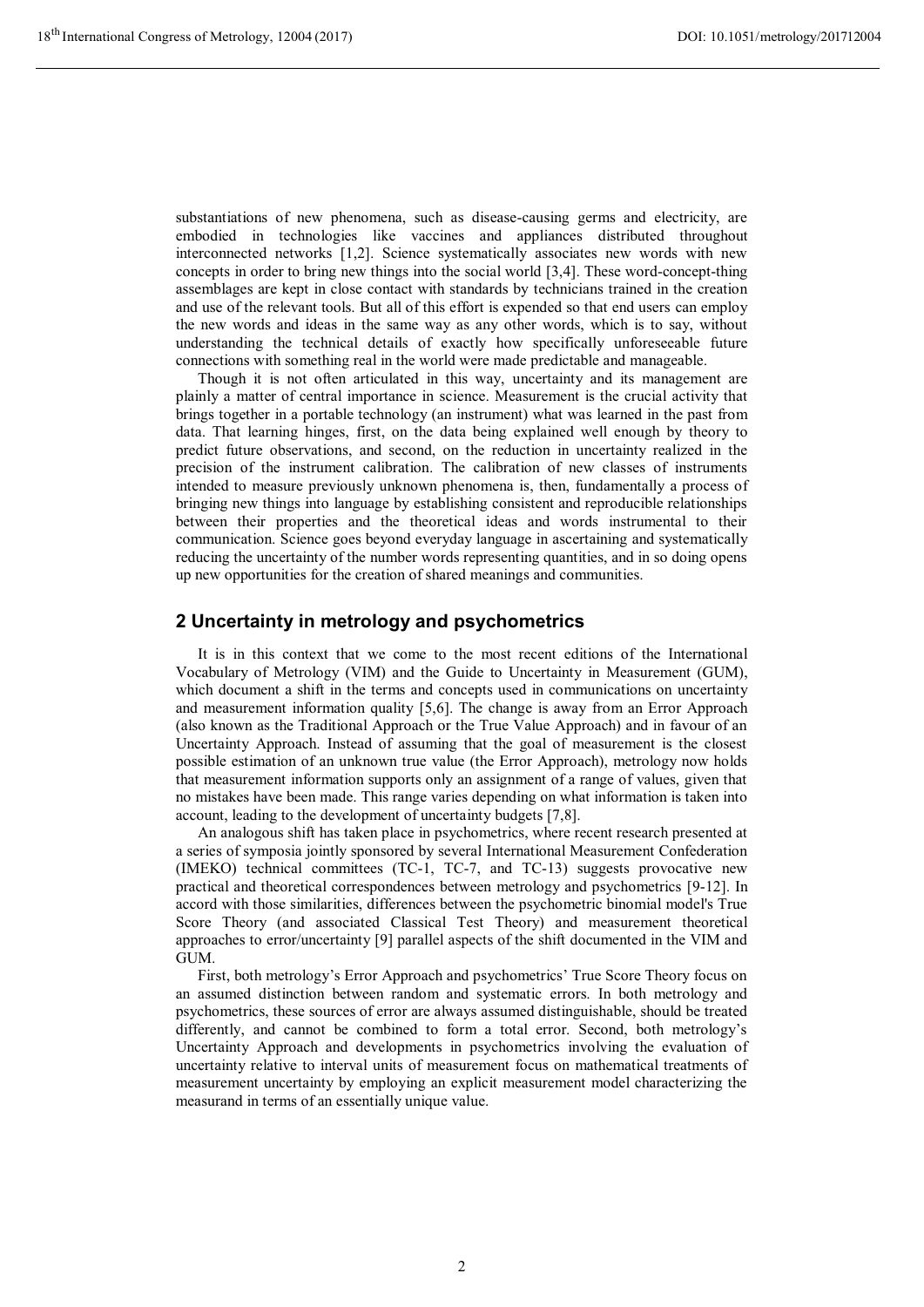The GUM and IEC documents provide guidance on the Uncertainty Approach to end users as to the case of a single reading of a calibrated instrument. No such guidance has yet been systematically available in psychometrics, in large part because instruments calibrated and traceable to uniform and universally available consensus unit standards are still unusual, though not unknown [10]. Routine estimation of individual measurand uncertainties is, then, encumbered by widespread reliance on True Score Theory's scaleand sample-dependent ordinal score units, and associated statistical methods. True Score Theory's sampling approach to group-level uncertainty supports one motivation for the probabilistic form of statistical models evaluated via significance tests, while measurement theory is instead motivated by the response process itself in deriving a scientific model evaluated in terms of explanatory theory, meaningfulness, ethical criteria, and practical utility [13-16]. The latter is then able to characterize unit traceability in terms of a unique value systematically qualified relative to the effects of local uncertainty, model fit, bias and DIF, range restriction, etc.

#### **3 The contrasting shapes of uncertainty**

One especially salient contrast between True Score Theory's and psychometric measurement theory's approaches to uncertainty concerns their different U-shaped vs arch shaped error distributions (Fig. 1) [17]. This contrast stems from the lack of expectations concerning the response structure in True Score Theory, and the explicit expectations for it



**Fig. 1.** Standard errors of measures vs scores [17].

in measurement theory [18]. In True Score Theory, the motivation for making models probabilistic is rooted in statistical sampling. Items are assumed to be of equal difficulty. The normal distribution is assumed, meaning that the tendency toward the mean dominates model conceptualization. Uncertainty is contingent on the probability of a response being near the middle part of the distribution, where there are 50-50 odds of success, and not toward one extreme or the other, where scores of 0% or 100% have the lowest possible uncertainty.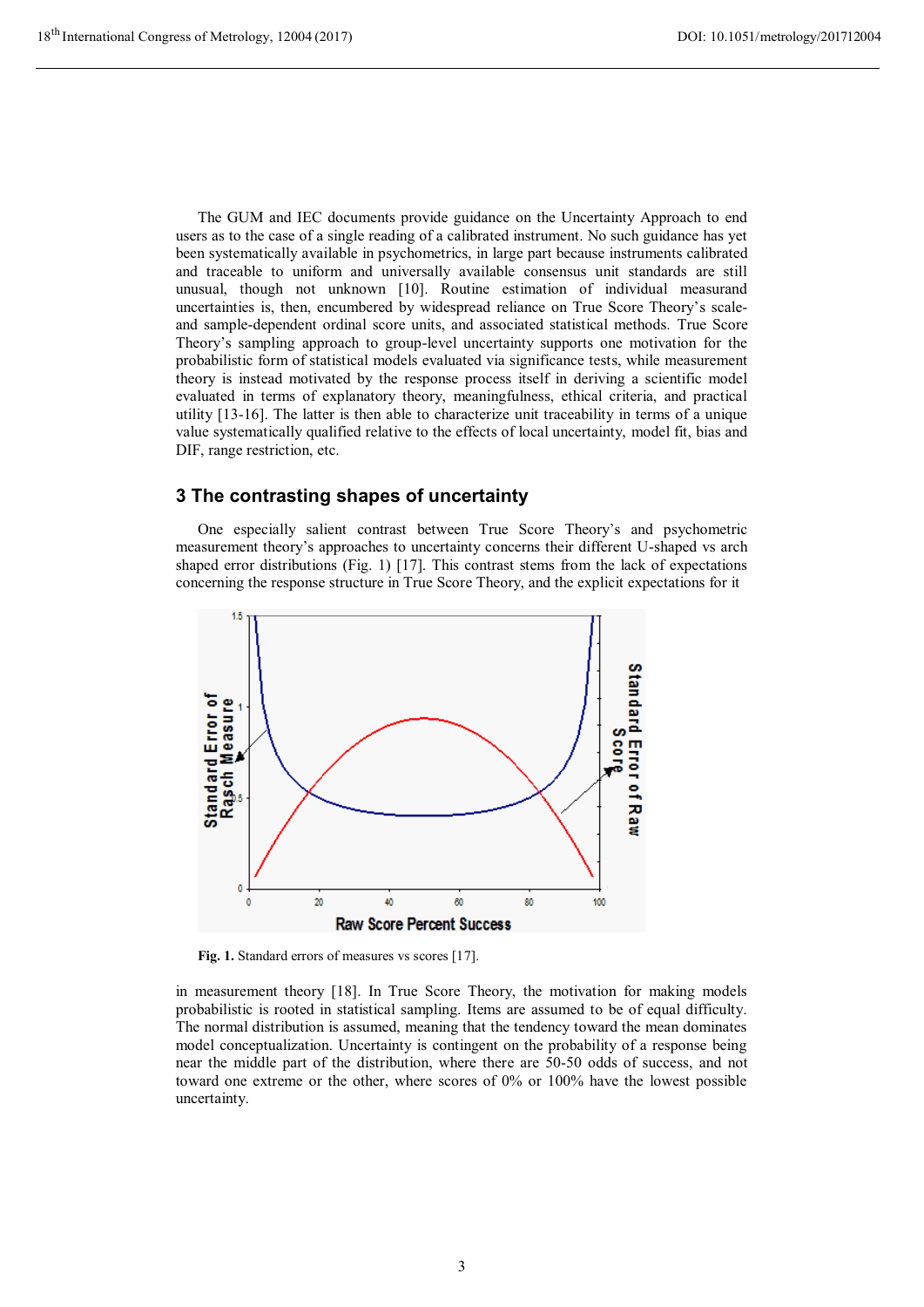In measurement, in contrast, variation in item difficulties is expected and modelled, with the goal of obtaining a sufficient statistic, one "that summarizes the whole of the relevant information," as Ronald Fisher put it in 1922 [19]. Statistical sufficiency formulated at the individual level, per Rasch [20,21], is conceptually identical with invariance in measurement [22,23].

The identification of invariant profiles in the difficulty or agreeability of test and survey items enables use of the item location hierarchy in qualitative, substantive interpretation and theory-building otherwise inaccessible to psychological and social measurement [24- 27]. A close match between a student's measure and a test item's difficulty, for instance, indicates the border between the instructional materials the student has mastered (the easier items on which the student has a high probability of success), and those not yet mastered (the harder items on which the student has a low probability of success).

Uncertainty in this context becomes useful in allocating resources appropriate to the budgeting constraints of varying applications. Instructionally useful formative applications in the classroom, for instance, may be diagnostically valid for day to day use within wider confidence limits than can be tolerated for quality improvement, research, or accountability applications. Fewer test items and more uncertainty can be tolerated in individual applications given the background knowledge and familiarity with the student possessed by the teacher. High stakes assessments in which new interventions are being evaluated, or that are used as the basis for graduation, admissions, or other decisions, must necessarily obtain more and higher quality information with less uncertainty, typically by asking more questions in a more rigorously controlled environment.

The statistical sampling approach to uncertainty taken by True Score Theory, in contrast, is less applicable to instructional problems. Uncertainty is lowest when scores are at the extremes, when the student knows nothing or everything, but this minimal uncertainty does nothing to indicate either how much too difficult the test items are, or how much too easy they are.

#### **4 The role of uncertainty in unit definition**

Andrich [9] shows the role played by randomly unimodal error distributions with smooth density functions in the formulation and realization of measurement invariance using Rasch's probabilistic models. Ordered categories for scoring responses to test and survey items are required to partition a range of variation meaningfully to be useful as a basis for measurement. True Score Theory stops with these ordinal categories and scores, manipulating the numbers as though they stand for a qualitatively meaningful and substantive property (intelligence, achievement, health, etc.) that adds up like the numbers do. Rasch models interval properties in a way useful for experimentally testing ordinal data to assess its capacity for substantiating the hypothesis of an additive, invariant unit. Asserting the need for such a model, and for experimental tests of the existence of a unit of comparison, goes against the grain of the methods typically employed in psychology and the social sciences. Considerable resistance to the use of Rasch's models has come from those wedded to simpler and less demanding numerical methods, though the scientific defensibility and practical utility of Rasch-based results has led to the routine use of the models in many high-stakes domains of research and practice.

Broader scale applications of Rasch's models are likely to follow from the results described by Andrich [9]. What he proposes should decisively resolve the "attenuation paradox" [28,29], namely, that higher reliability coefficients are not necessarily associated with better measurement. In True Score Theory, a perfectly discriminating test, for instance, is one that separates all examinees into two groups, one with no correct responses and the other with all correct responses. This can be seen to follow from True Score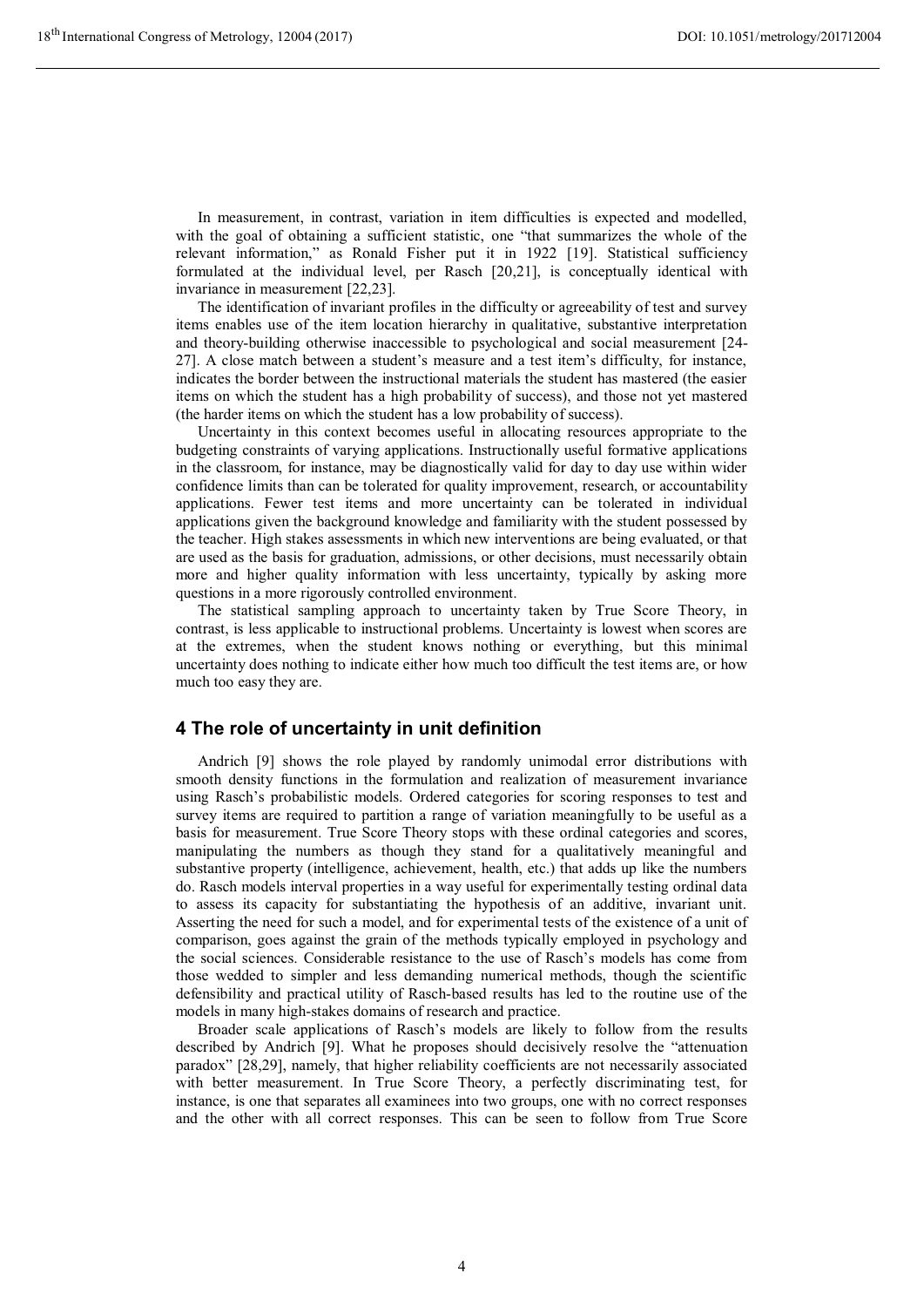Theory's peaked uncertainty distribution, where uncertainty is lowest at the extremes (Fig. 1).

The situation becomes more complex in the context of Guttman's deterministic approach to measurement. Here, the expectation of an ordered sequence of item difficulties contrasts with True Score Theory's supposition of equal item difficulties. But after an incorrect response is obtained, Guttman expects there to be no further correct responses to more difficult items. This rarely occurs in practice, so large percentages of data are often deemed unscalable in Guttman applications, leading to the method's rare application.

Rasch's models are basically a probabilistic formulation of Guttman's requirement of monotonic consistency in item responses [30,31]. The attenuation paradox takes a more specific form in the Guttman context than it does in True Score Theory. Guttman requires perfect reliability and discrimination in every score group, so that everyone with a score of 3 correct responses to 10 questions has exactly the same pattern. The end result, however, is that it becomes impossible to formulate any method for estimating how much more difficult one item is than another. This problem follows from the lack of information, the absence of any kind of a stochastic resonance, from which the magnitude of the difference might be estimated.

Duncan [32] accordingly observes that "It is curious that the stochastic model of Rasch, which might be said to involve weaker assumptions than Guttman uses [in his deterministic models], actually leads to a stronger measurement model." Andrich's [9] explanation of the role randomly unimodal error distributions play in applications of Rasch's models may satisfy Duncan's curiosity. It seems to me that Andrich's account is likely to turn out to be an image of the deep structure of how certain kinds of noise-induced order [33, 34] come about. To what extent are the "sufficient conditions for a system to exhibit stochastic resonance" [35] the same as or different from the conditions sufficient for fit to a stochastic Rasch measurement model [15,16,20,21,23]? How similar or different from the True Score Theory-Rasch or Guttman-Rasch contrasts is "the transition from chaotic behavior to ordered behavior induced by external noise…observed in a certain class of one-dimensional mappings" [33]? To what extent could individual-based ecological models and agent-based economic models [36] be informed by Rasch's individual-level stochastic measurement models based in sufficient statistics?

This phenomenon of stochastic resonance provides a metaphor that meets the terms of Galison's [37] search for a way to talk about the unity-through-disunity observed in the social and conceptual discontinuities characterizing some complex systems, such as science [38-41]. Galison notes the insufficiency of Peirce's and Wittgenstein's multistrand cable and thread analogies as images of how communities of theoreticians, experimentalists, and instrumentarians interact. He suggests that instead of these homogenous images in which the whole is the sum of the parts, we need images of discontinuous structures, like amorphous semiconductors with disordered atomic properties, or laminated structural engineering materials. In these cases, microscopic failure and disorder provide otherwiseunattainable signal-noise ratios and structural integrity. A great deal more research and study is needed to see if the resonance properties exhibited in Rasch's stochastic measurement models' randomly unimodal error distributions [9] provide the combined harmonies and discordances needed to coordinate the varied material and symbolic processes creating the binding culture of science [37-41].

#### **5 Uncertainty budgets**

#### Andrich [9] notes that

Measurement in the social sciences has not reached a level where the degree of precision is routinely stated in advance. To be able to do so, substantive research in the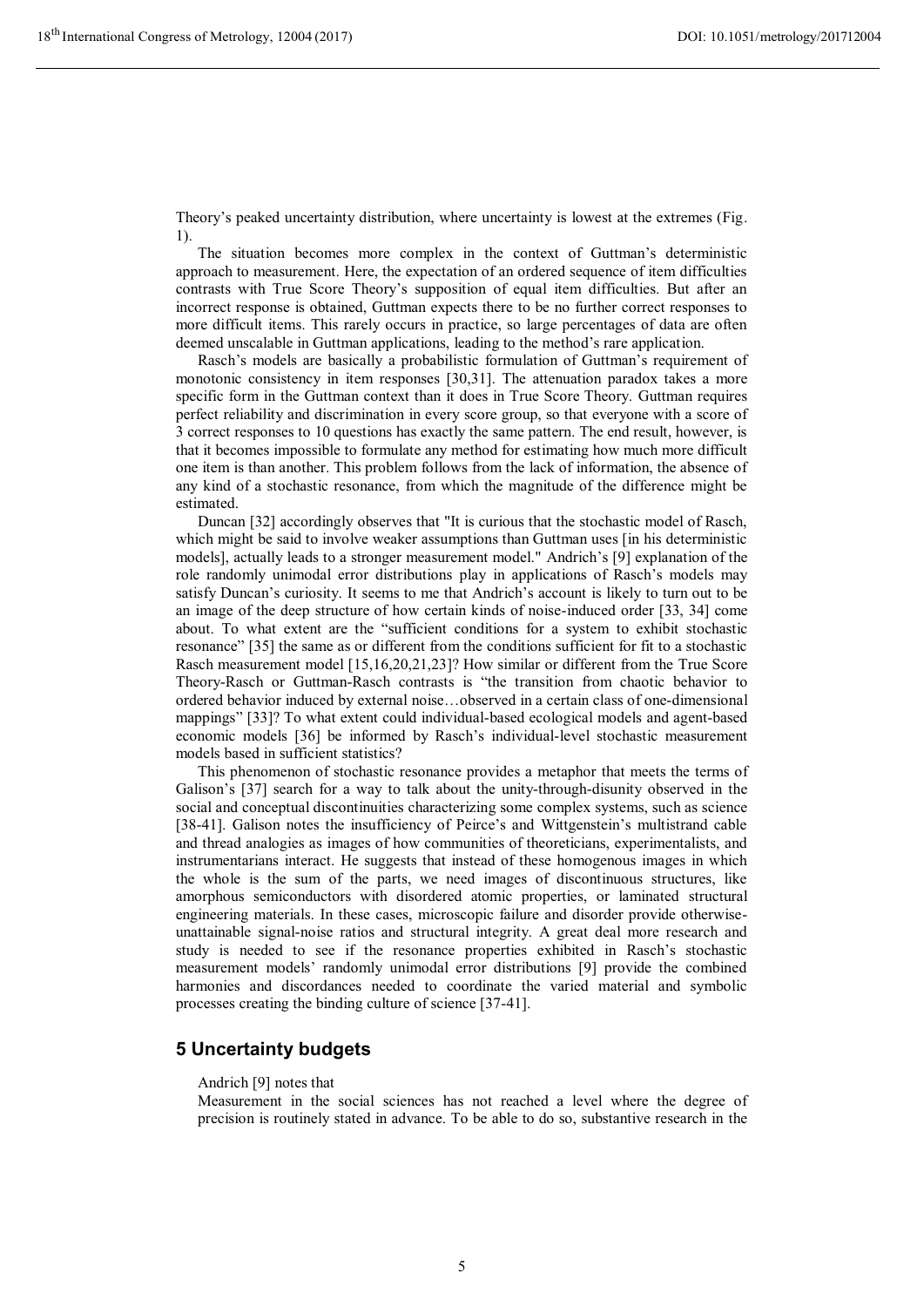construction of ordered categories will require the same detailed empirical research that natural scientists carry out in constructing their instruments. The PRM [Polytomous

Rasch Model] provides a basis for assessing the precision of measurement achieved. Theory-informed empirical research on reading ability has begun to approximate the level of detail obtained in the construction of instruments in the natural sciences [9-12,20,27,42]. Implications for uncertainty budgets and the practical interpretation of psychometric measures begin from a distinction between Type A and Type B uncertainties [5,8].

Type A uncertainties are statistical and random, whereas Type B uncertainties are usually systematic. The True Value Approach did not allow uncertainties to be combined, but the more recent Uncertainty Approach allows the estimation of a total uncertainty from the accumulation of Type A and Type B uncertainties. Uncertainty components are no longer classified as random or systematic because of this capacity to bring all uncertainty estimates together into a single frame of reference in which they are comparable.

What might an uncertainty budget for psychometric measures look like? Table 2 proposes some elements, following the model provided by Bucher [7]. Type A uncertainties may emerge primarily from sampling considerations. As to Type B, the usual modelled measurement uncertainty, estimated as a function of the number of items administered, is complemented by a version inflated by positive values of the mean square model fit statistic (a chi-square divided by the degrees of freedom) [43]. Additional sources of uncertainty introduced by range restriction or bias might be imagined.

| <b>Type A Uncertainty</b> |                                    |                                               |                      |                |                                |          |
|---------------------------|------------------------------------|-----------------------------------------------|----------------------|----------------|--------------------------------|----------|
|                           | Uncertainty<br>description         | Uncertainty                                   | <b>Distribution</b>  | <b>Divisor</b> | <b>Standard</b><br>uncertainty | Variance |
| 1                         | Repeatability                      |                                               |                      |                |                                |          |
| $\overline{2}$            |                                    |                                               |                      |                |                                |          |
|                           | <b>Combined Type A Uncertainty</b> |                                               |                      |                |                                |          |
|                           | <b>Type B Uncertainty</b>          |                                               |                      |                |                                |          |
|                           | Uncertainty<br>description         | Uncertainty                                   | <b>Distribution</b>  | <b>Divisor</b> | <b>Standard</b><br>uncertainty | Variance |
| 1                         | Modeled                            | 1/<br>sqrt( $\sqrt{\Sigma}$ (Pni(1<br>$-Pni)$ | Randomly<br>unimodal |                |                                |          |
| $\overline{2}$            | Fit-inflated                       | Modeled *<br>MnSq>1                           |                      |                |                                |          |
| 3                         | Range<br>restriction               |                                               |                      |                |                                |          |
| 4                         | <b>Bias</b>                        |                                               |                      |                |                                |          |
|                           | <b>Combined Type B Uncertainty</b> |                                               |                      |                |                                |          |

**Table 2.** A possible psychometric uncertainty budget [modelled from example in 7]: How to fill in the blanks?

Before uncertainty contributors can be combined (using a root sum square method), they must be random, independent, and normalized to a standard uncertainty using the divisor suited to the relevant distribution, as specified in the GUM [5].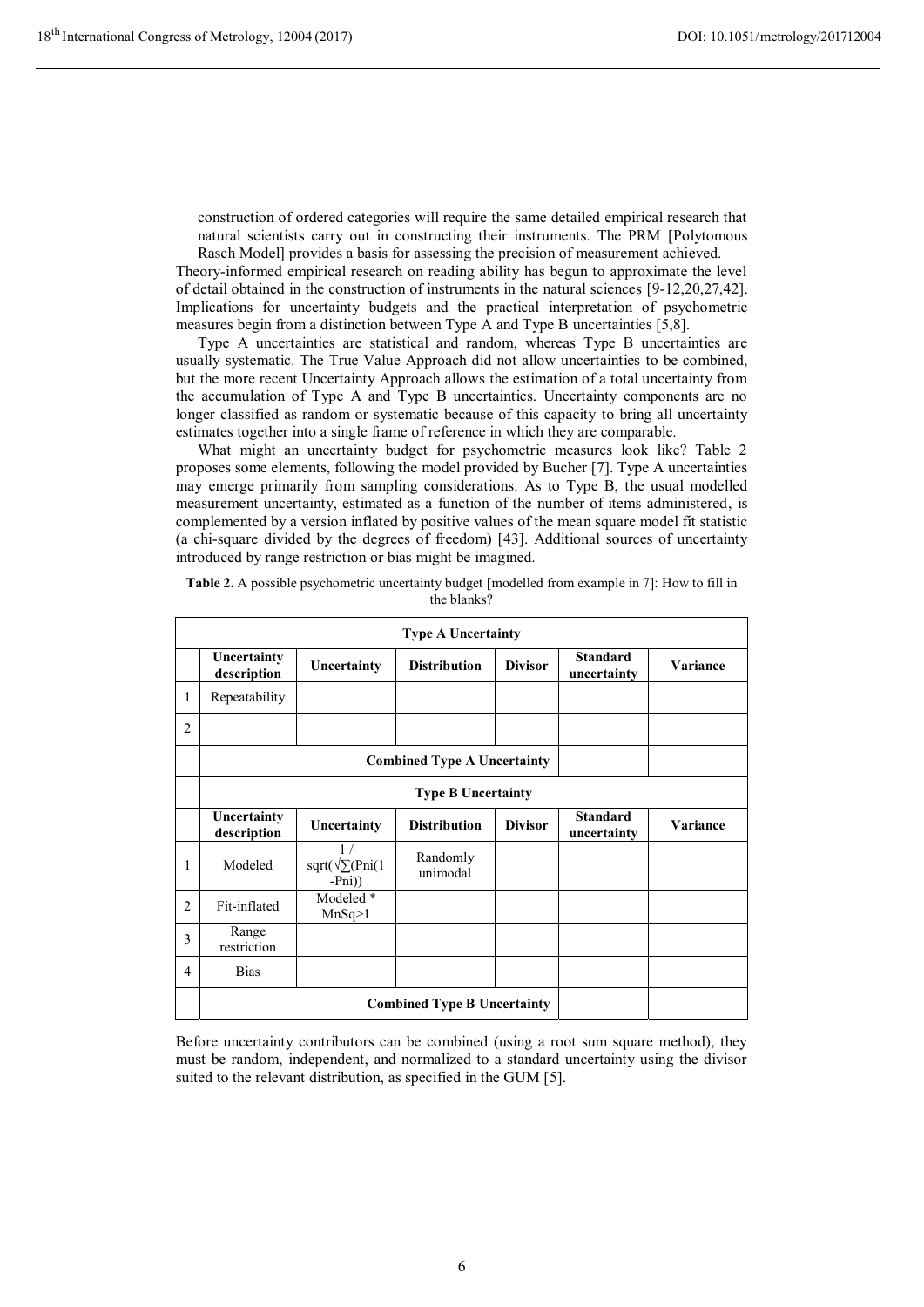## **6 Implications for a new art and science of self-organizing complex adaptive systems**

Chaitin [44] observes that the deterministic conceptualizations of Newtonian mechanics and the arithmetic of the natural numbers have given way to chaos and randomness. Reductionist approaches can no longer tenably posit that information on individuals will aggregate into reliable information on groups. The whole is no longer the sum of the parts, even in the areas of life where that seems most obviously true [45]. Instead of fully unique, independent, and separable individual elements, even in physical phenomena like the combined gas law, structural presuppositions at the microlevel are unavoidable.

It seems as though a transition is occurring in fundamental concepts, a transition analogous to the difference between True Score Theory and Guttman, on the one hand, and Rasch models, on the other. True Score Theory and Guttman assume all individuals are interchangeable, that the whole is the sum of the parts, and that there is no need for structural presuppositions. Rasch, in contrast, shows that individuals are not entirely unique, that they exhibit interdependencies, that the whole is more than the sum of the parts, and that group-level structure consistently emerges whether or not one is looking for it. The question is how to set up media for the self-organized, bottom-up repeatable and reproducible display and communication of these complex adaptive multilevel structures [38,46]. New opportunities are opening up in this direction across the sciences. For instance, in a recent book on complexity economics, Arthur [46] points out that

Science and mathematics are shedding their certainties and embracing openness…there is no reason to expect that economics will differ in this regard.

New agent-based models re-orient psychology and social science away from policies imposing mechanically aggregated statistical results from the top down toward bottom-up initiations of grassroots efforts. The overall effect is akin to the difference between quality control and continuous quality improvement methods in industry [47]. The former were characterized by "tail-chopping" methods that merely removed the undesired end of a quality distribution, just to have it filled again in the next iteration. The latter, "curveshifting" methods empower everyone on the front line to act to improve the production system itself via bottom-up, organic, self-organizing approaches to creating genuine value [38,46]. Providing teachers, clinicians, and managers with the coherent information tools they need to manage their responsibilities across the discontinuities inherent to multilevel communications systems [47-49] will likely result in quality revolutions in education, health care, human resource management, and other areas equal to or greater than that experienced in manufacturing [50-52]. Realizing the practical value of measurements as objective bases for decision supports demands close attention to uncertainty [53-54]. Communicating the value of educational, health, human resource, and other psychological and social measures in common units with known uncertainties coordinated across levels of complexity is essential to grasping the opportunities for improved outcomes we have within our reach.

#### **References**

- 1. B. Latour, *The Pasteurization of France* (Harvard University Press, Cambridge, Massachusetts, 1988)
- 2. B. Latour, *Reassembling the social* (Oxford University Press, Oxford, England, 2005)
- 3. E. Hutchins, Philosophical Psychology **27**, 34 (2014)
- 4. N. Nersessian, Mind, Culture, and Activity **19**, 222 (2012)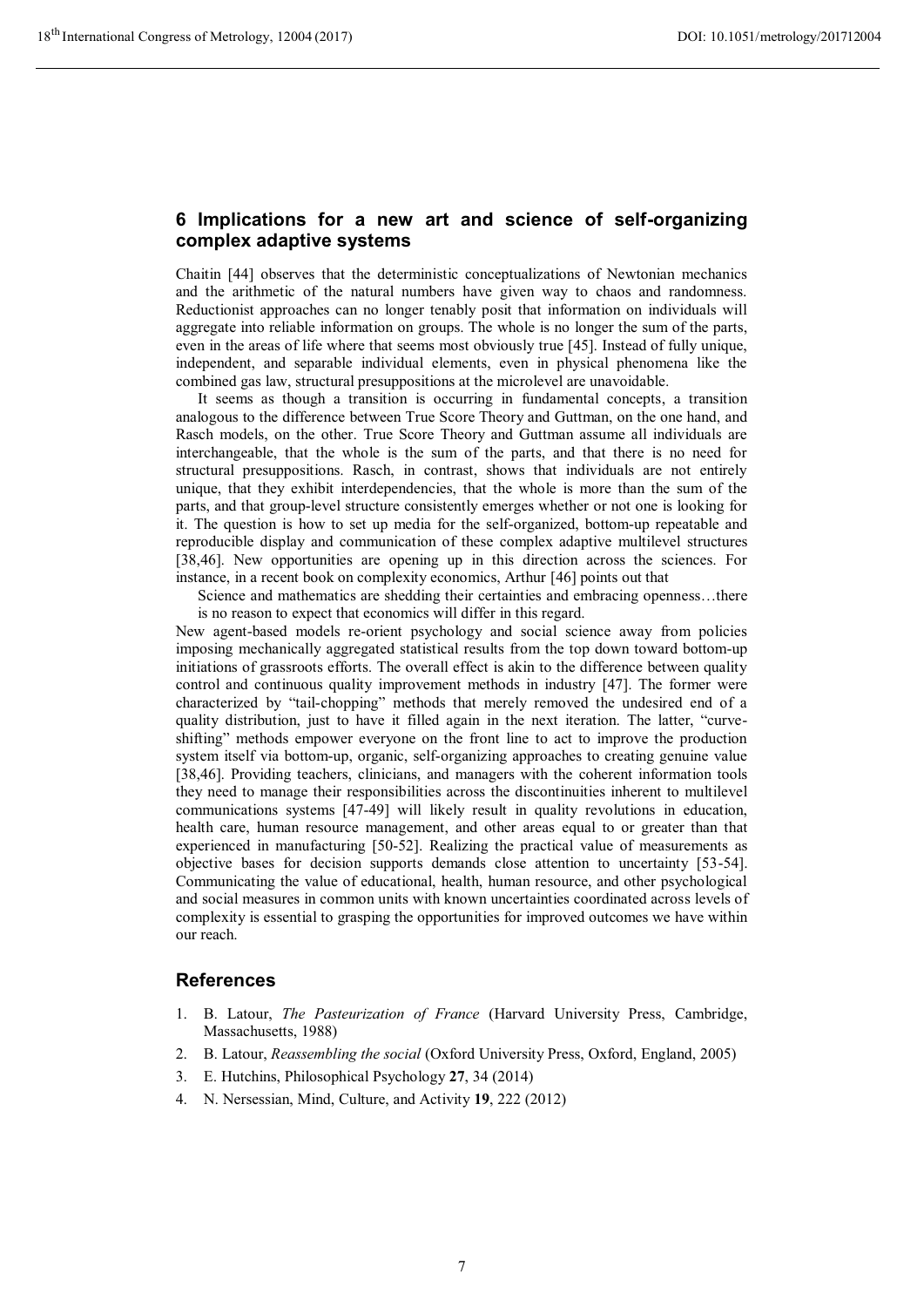- 5. Joint Committee for Guides in Metrology (JCGM/WG 1) *Evaluation of measurement data--Guide to the expression of uncertainty in measurement* (International Bureau of Weights and Measures—BIPM, Sevres, France, 2008)
- 6. Joint Committee for Guides in Metrology (JCGM/WG 2) *International vocabulary of metrology: basic and general concepts and associated terms, 3rd ed (with minor corrections)* (International Bureau of Weights and Measures—BIPM, Sevres, France, 2012)
- 7. J. L. Bucher, *The metrology handbook* (ASQ Quality Press, Milwaukee, Wisconsin, 2012)
- 8. C. Ratcliffe, B. Ratcliffe, pp. 33-37 in *Doubt-free uncertainty in measurement*  (Springer International Publishing, Zurich, Switzerland, 2015)
- 9. D. Andrich, J Phys.: Conf. Series in press (2017)
- 10. W. P. Fisher, Jr., A. J. Stenner, Measurement **92**, 489 (2016)
- 11. L. Mari, M. Wilson, Measurement **51**, 315 (2014)
- 12. L. Pendrill, W. P. Fisher, Jr., Measurement **71**, 46 (2015)
- 13. O. D. Duncan, Contemp. Sociol. **21**, 667 (1992)
- 14. O. D. Duncan, M. Stenbeck, pp. 1-35 in C. C. Clogg (Ed.), *Sociological Methodology 1988* (American Sociological Association, Washington, DC, 1988)
- 15. M. R. Wilson, Psychometrika **78**, 211 (2013)
- 16. D. Andrich, pp. 7-16 in J. A. Keats, R. Taft, R. A. Heath & S. H. Lovibond (Eds.), *Mathematical and Theoretical Systems* (Elsevier Science Publishers, North Holland, 1989)
- 17. J. M. Linacre, Rasch Meas. Trans. **20**, 1086 (2007)
- 18. M. R. Wilson, Measurement **46**, 3766 (2013)
- 19. R. A. Fisher, Philos. Trans. Royal Soc. London A **222**, 309 (1922)
- 20. B. D. Wright, Educ. Meas. Issues and Pract. **16**, 33 (1997)
- 21. G. Rasch, *Probabilistic models for some intelligence and attainment tests* (Danmarks Paedogogiske Institut, Copenhagen, 1960)
- 22. W. J. Hall, R. A. Wijsman, J. K. Ghosh, Annals Math. Statistics **36**, 575 (1965)
- 23. E. B. Andersen, Psychometrika **42**, 69 (1977)
- 24. B. D. Wright, M. H. Stone, *Best test design* (MESA Press, Chicago, 1979)
- 25. B. D. Wright, G. N. Masters, *Rating scale analysis* (MESA Press, Chicago, 1982)
- 26. M. Wilson, *Constructing measures* (Lawrence Erlbaum, Mahwah, New Jersey, 2005)
- 27. A. J. Stenner, W. P. Fisher, Jr., M. H. Stone, D. S. Burdick, Frontiers in Psychol.: Quantit. Psychol. Meas. **4**, 1 (2013)
- 28. J. Loevinger, Psychological Bulletin **51**, 493 (1954)
- 29. G. Engelhard, Rasch Meas. Trans. **6**, 257 (1993)
- 30. D. Andrich, Educ. Res. Persp. **9**, 95 (1982)
- 31. D. Andrich, p. 33-80 in N. B. Tuma (Ed.), *Sociological methodology 1985* (Jossey-Bass, San Francisco, 1985)
- 32. O. D. Duncan, *Notes on social measurement* (Russell Sage Foundation, New York, 1984)
- 33. K. Matsumoto, I. Tsuda, I. J. Statistical Physics **31**, 87 (1983)